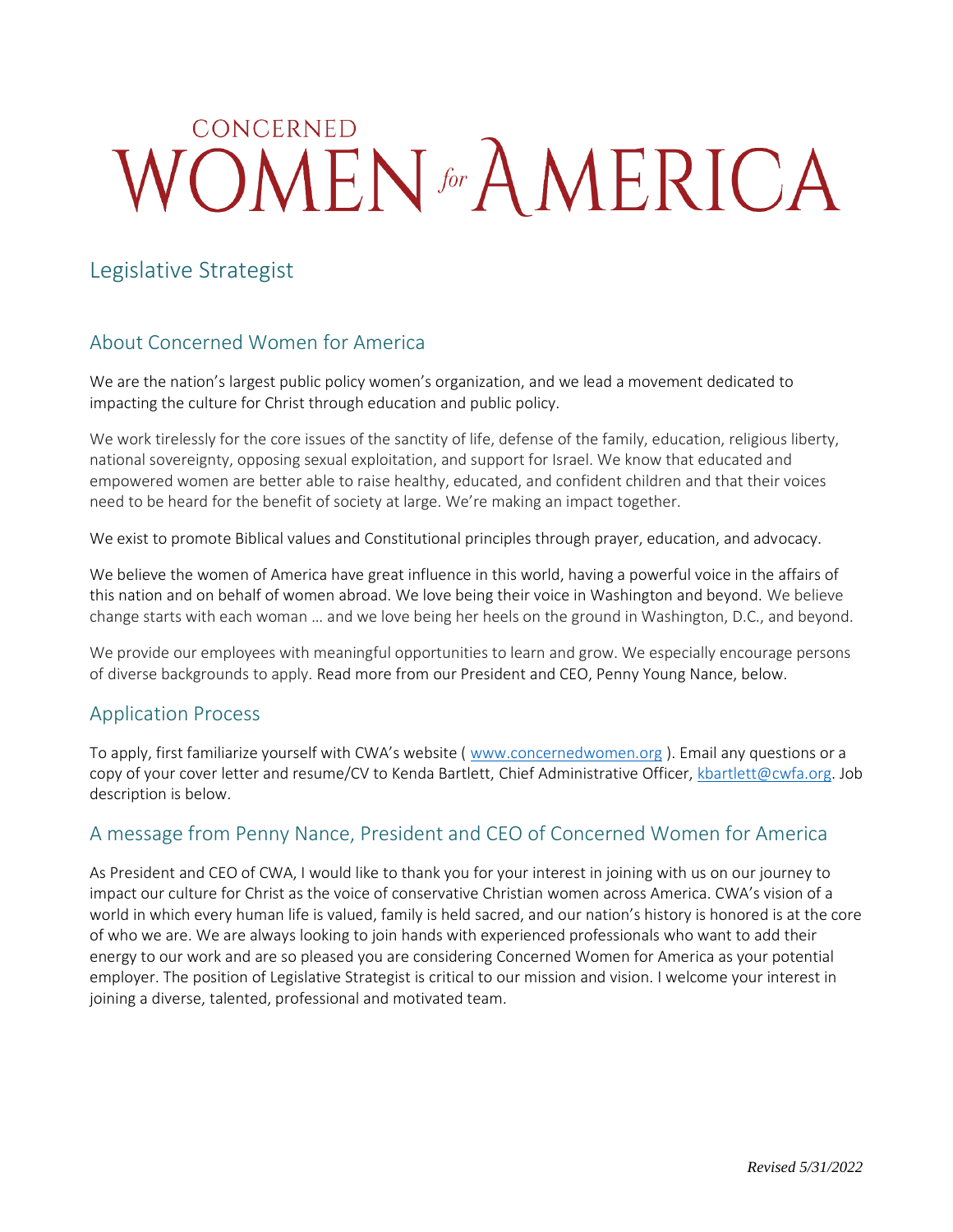#### POSITION DESCRIPTION

#### Legislative Strategist

#### POSITION CONCEPT

The purpose of the Legislative Strategist is to research, track, educate, and advocate on federal legislation, regulations, and issues, to serve the Legislative/Government Relations Department in an administrative and policy capacity, and to represent Concerned Women for America (CWA) or Concerned Women for America Legislative Action Committee (CWALAC) as appropriate on Capitol Hill.

The Legislative Strategist reports to the Director of Government Relations. This is a salaried, exempt position.

#### POSITION GUIDELINES

The following are the basic responsibilities for this position:

#### Legislative and Policy Responsibilities:

- 1. As assigned by the Director of Government Relations, tracks and analyzes legislative developments in the U.S. Congress; strategizes advocacy to Congress.
- 2. Prepares written educational materials for grassroots and prepares advocacy opportunities for grassroots to engage with federal policymakers.
- 3. Maintains internal trackers for other types of engagement with Congress, including CWALAC's annual scorecard for Members of Congress.
- 4. Lobbies and advises congressional offices; advises and strategize with coalition groups; schedules and attends meetings with congressional offices and coalition groups.
- 5. Partners with other departments within CWA to carry out interdepartmental tasks; advises on federal policy issues for other departments within CWA as needed.
- 6. Attend professional development seminars and otherwise pursue opportunities to develop policy expertise.
- 7. Performs other legislative and policy responsibilities as assigned.

#### Administrative Responsibilities:

- 1. Assists with e-mails, phone calls, and general administrative needs.
- 2. Builds and maintains detailed legislative files, both research-related and working files.
- 3. Registers as a lobbyist; prepares and files lobbying disclosure reports for the department; abides by and notifies relevant CWA employees of any lobbying prohibitions that may apply under law or requirements of former employer.
- 4. Performs other administrative responsibilities as assigned

#### QUALIFICATIONS

- 1. University degree.
- 2. Excellent English grammar and writing skills and the ability to communicate effectively through both the verbal and written word.